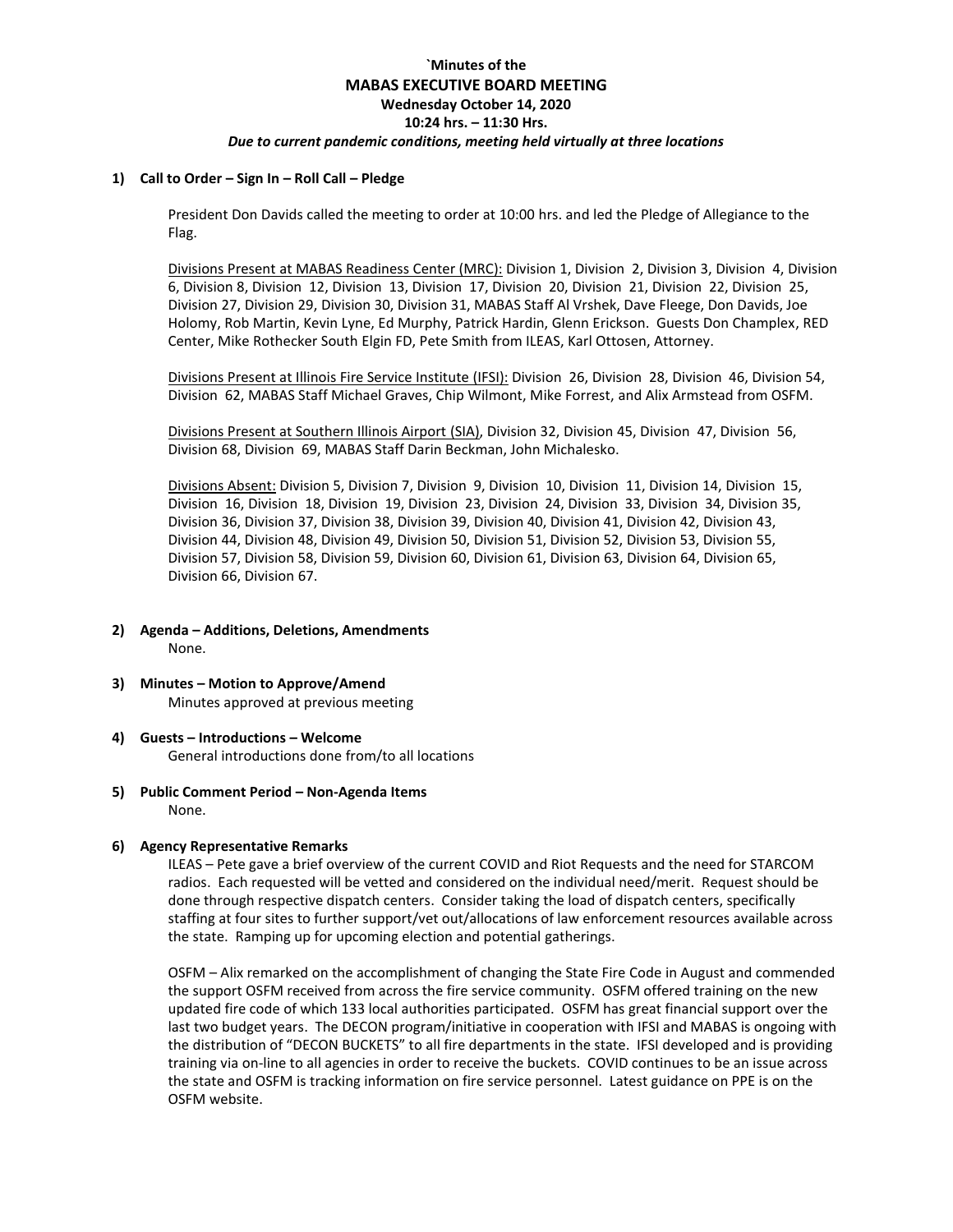## **7) Finance**

- a) Sean Maloy made general remarks on the balances on page 12. Both are detailed in reports found in the meeting packets
- b) Dues status report detail in the packet on page 13– general comments
- c) Glenn spoke on the grants Matrix making general comments
- d) Grant Submittal general comments detail found in the packet
	- 1)No word on the 2021 federal grant appropriations
		- 2)Signed the 2019 UASI Grant
		- 3)Approval on the 2020 UASI
	- 4)\$125,000 grant from OSFM covering MABAS insurance costs

Motion by Division 6 to accept the Treasurers report as submitted, second by Division 30. MRC location Yea, IFSI location Yea, SIA location Yea. Motion passed

## **8) Attorney, Legal Counsel, Legislative Matters**

- a) Work continue on revamping/updating the master mutual aid agreement. Committed to final review over the next month.
- b) No update on the Interstate agreement with Indiana
- c) Nothing further

## **9) Policy Considerations**

None

## **10) Committee Matters and Reports**

- a) During the Summit in February, it was recommended to disband the US&R Committee. A motion by Division 22 to disband the US&R Committee, second by Division 27. MRC location Yea, IFSI location Yea, SIA location Yea. Motion passed.
- b) During the Summit in February, it was recommended to consolidate the Operations Committee and the MIST Committee. A motion by Division 21 to consolidate the Operations Committee and the Mist Committee, second by Division 6. MRC location Yea, IFSI location Yea, SIA location Yea. Motion passed.

By-Laws Committee – Chief Tallacksen stated the committee is currently reviewing the draft document Fleet-Mechanics – No report

MIST – No report TRT – No report Operations – No report Water Rescue – No report TCD – Chief Keinhaus reported a training is scheduled in November in Springfield US&R – No report Haz Mat – No report FILO – No report UAV – No report

# **11) CEO Report**

- a) 2021 Summit is still scheduled however with COVID restrictions in place the Summit is in doubt. We have reviewed with the hotel on options. The final decision will be made in early November. State does not believe they will be in Stage 5 by February 2021. Survey sent out provided positive results at that time. Have also been speaking with vendors. We are keeping all options open at this time.
- b) RFP Process for Future Summits poor return due to uncertainty with COVID and commitments.
- c) MABAS Non-Profit Foundation Status Report the foundation is up and running. Received a large donation from Air-One, Darley, and Union Pacific. Chief Reardon continues to work with the Foundation Board.
- d) Union Pacific RR Grant Program Sufficient PPE grant, focused on COVID Decon Systems for each Division. Will provide each Division funding for exercises and training opportunities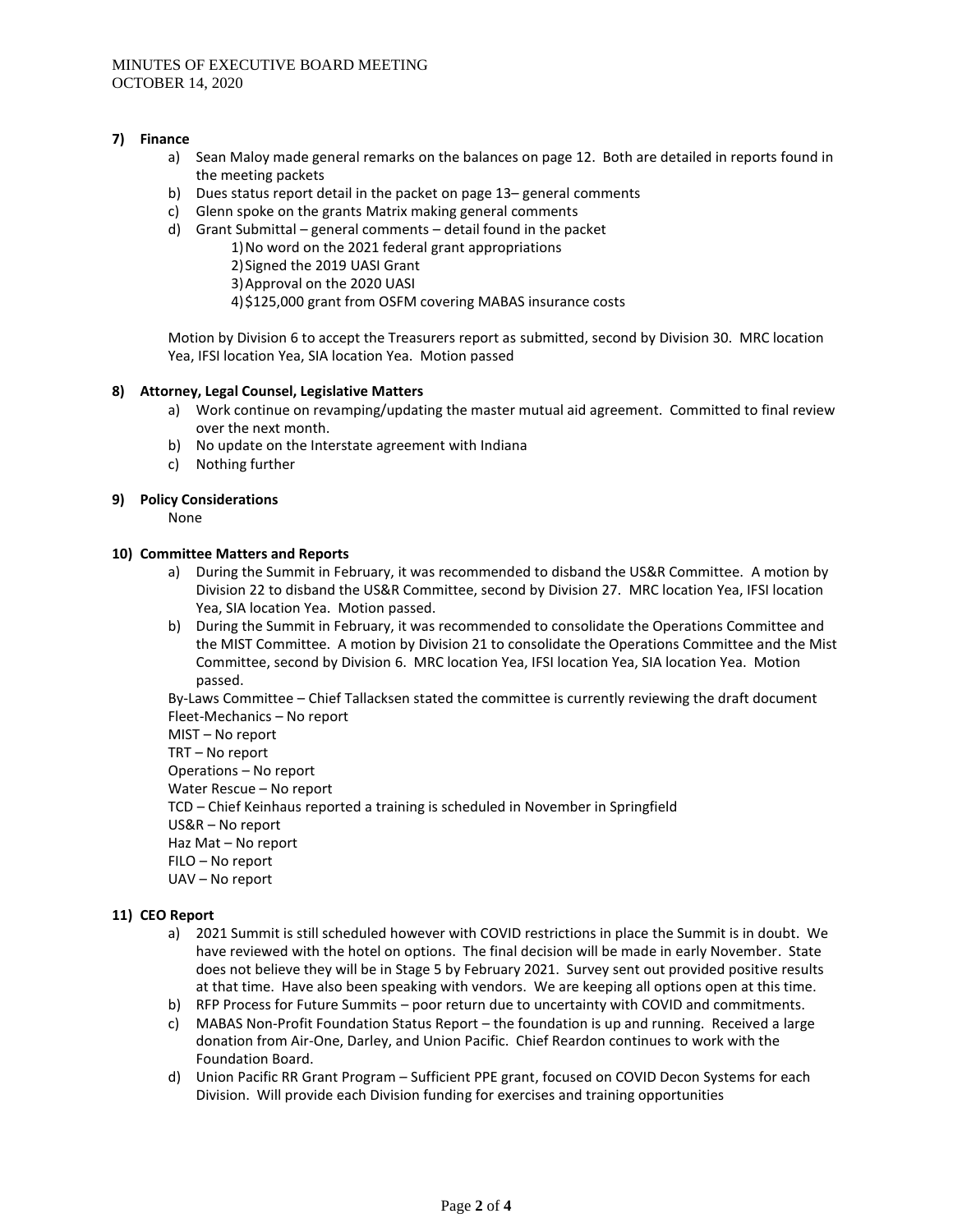# MINUTES OF EXECUTIVE BOARD MEETING OCTOBER 14, 2020

- e) Special Teams Report in packet outlines teams status, staffing, and opportunities for teams to consolidate.
- f) COVID Response Report Currently at 218 sustained separate operations across the state. Currently 70 shelter tent systems, 11 generator/light towers are still out in the field. Working with IDPH and IEMA on expectations. We are receiving funding from IEMA for any repairs needed. Departments having expenses related to COVID are beginning to receive reimbursements from IEMA. IEMA is utilizing an outside vendor to process all expenses and reimbursements which is expediting the process.
- g) 2020 ITTF Unmet Needs Document copy in packet Glenn made general comments.
	- 1)Stressed the need for departments to report on use/needs. When/how being used with monthly reporting. See page 36 and page 37 for participating Divisions who have submitted reports.
- h) Deputy Section Chief Operations Position Has been filled by Spencer Kimura
- i) Operations Branch Chief Assignments Currently under review
- j) Intel Specialist STIC Position Opening Currently posted and accepted applications

## **12) Capital/Major Projects Review**

a) The carpet, flooring, and roof repairs at the MRC have all been completed. Currently no other projects are in progress.

## **13) Old Business**

- a) New MABAS Inter-Governmental Agreement no action at this time
- b) CIMS Registration Update CIMS 3.0 Have been working with a new vendor to make the necessary changes/updates. More to follow
- c) MABAS Divisional Insurance Support
	- Current insurance costs are \$140,000 to \$150,000 annually State PAR Grant Funding – Insurance costs above what is received from OSFM. We continue to investigate and consider alternatives, if any.

### **14) New Business**

- **a)** New MABAS Merchandise Vendor Eagle Engraving. General comments
- **b)** Updated Illinois Recommended Rescue Task Force (RFT) Guidelines and Standards IFSI has guidelines, to include responses to Active Shooter incidents. Adding to MABAS Rescue Task Force. Further information can be found on IFSI website.
- c) Upcoming Elections 1<sup>st</sup> Vice President currently held by Chief Martin, and Secretary currently held by Chief Holomy. Accepting nominations
- **d)** MABAS Dues Policy 2021 through 2023 information in packet Recommended to extend the current practice. Motion by Division 8 to extend the current dues policy with no changes, second by Division 2. MRC location Yea, IFSI location Yea, SIA location Yea. Motion passed.
- **e)** Membership was notified the Noble Wakefield Fire Protection District in Division 54 has given notice of their departure from the MABAS system. Discussion on any agency wishing to have mutual aid with Noble Wakefield Fire Protection District will need to sign a separate mutual-aid agreement as the Fire District will no longer have the protections afforded by the MABAS agreement/system.

# **15) Divisional Reports**

Division 4 inquired on the updating of response plans/SOP's/Policies. General comments provided.